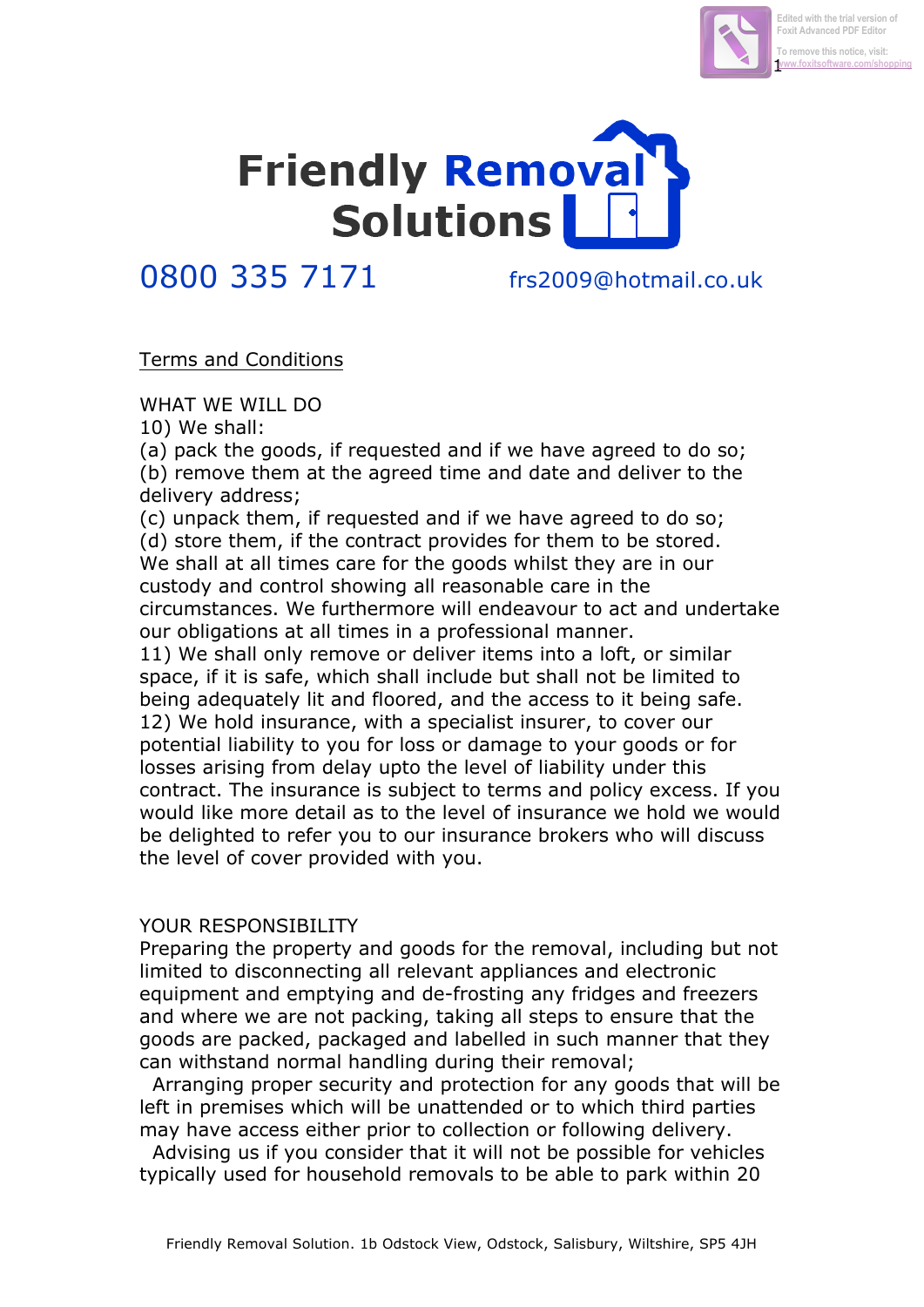

metres of the door of the property or if access to a property is inadequate for the free and easy movement of the goods into and within the property.

You must, before the commencement of the removal, provide us with a contact address and contact details which we can use if we need to contact you during the removal and/or storage of the goods. If these details change you must inform us. If we contact you in writing using the details you have provided we will be entitled to assume that you have duly received any communication from us.

If you wish for your goods to be insured whilst being removed or stored you must arrange this. We cannot arrange such insurance due to FSA Regulation. However, we do maintain insurance of our own to cover our potential liability to you for loss and/or damage to your goods or for losses arising from delay up to the level of liability under this contract.

You shall be responsible for any losses, expenses or other costs incurred by us arising from your failure to attend to any of the matters set out at clauses 22-24 unless that loss was caused by our negligence.

## POSTPONEMENT AND CANCELLATION

By agreeing to undertake the removal or storage we incur costs in preparing for it and may also lose the opportunity to undertake further work that would use the same resources. Because of this we may suffer loss if you cancel this contract or postpone its performance. The amount we will potentially lose will depend on when the cancellation and/or postponement occurs.

If you cancel or postpone more than 14 days before the removal date then there shall be no charge payable by you.

If you cancel or postpone less than 14 days but more than 8 days before the removal date then you shall pay to us a charge equivalent of 30% of the agreed removal charge.

If you cancel or postpone 8 days or less before the removal date then you shall pay to us a charge equivalent of 60% of the agreed removal charge.

If you cancel or postpone less than 2 days before the removal date then you shall pay us a charge equivalent to 100% of the agreed removal charge.

Full payment of our agreed charges must be made by cleared funds at least 7 days before the commencement of the removal. If payment has not been made within this period then we shall, at our sole discretion, have the option of treating the removal as cancelled. In such circumstances our cancellation charges shall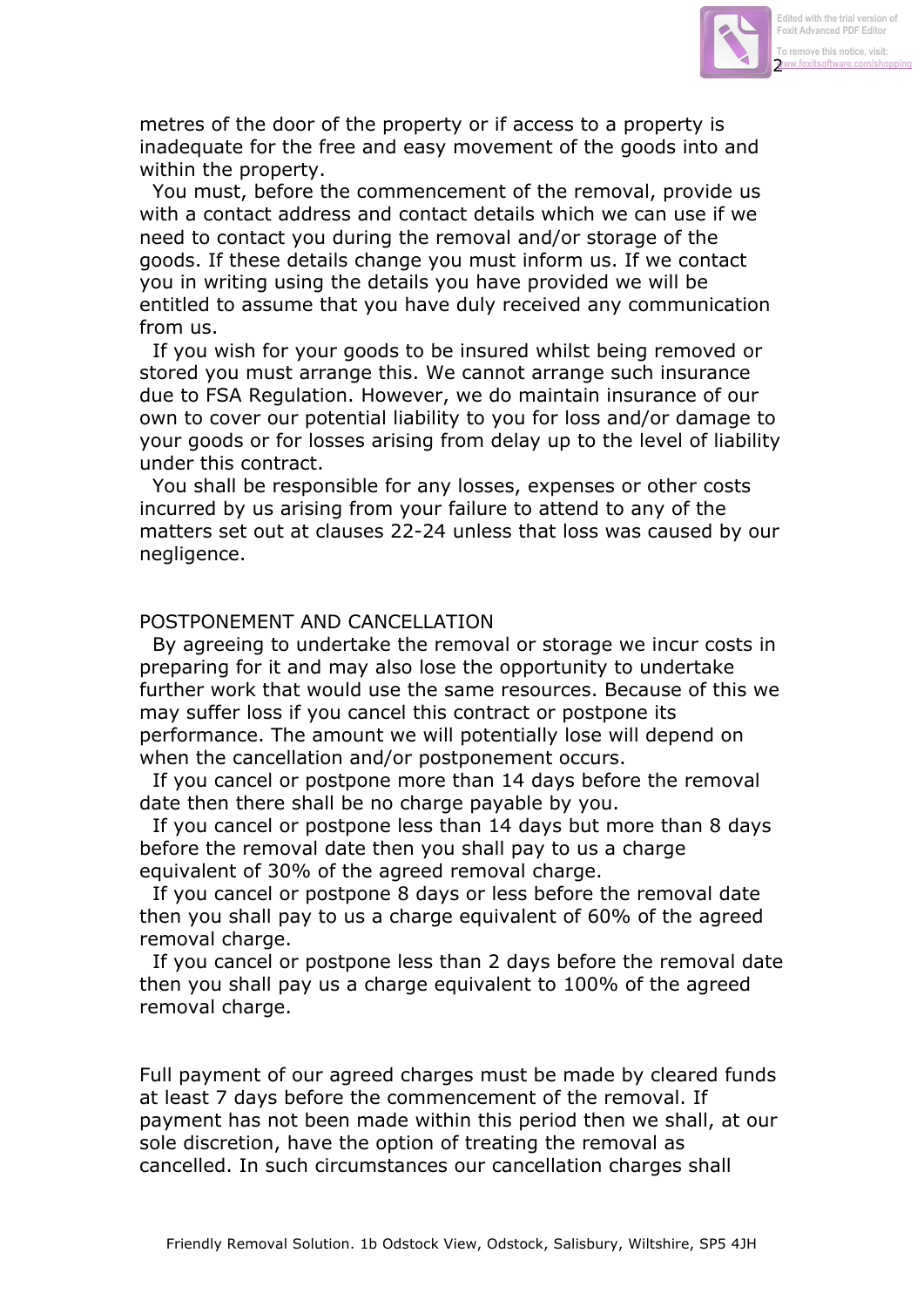

apply, and the date of cancellation shall be the date that we give you notice that we are treating the removal as cancelled. You are not entitled to withhold payment by reason of any claim, counter-claim or set-off.

WHAT WE WILL NOT BE LIABLE FOR IMPORTANT NOTE. THESE TERMS EXCLUDE AND LIMIT OUR RESPONSIBILITIES AND LIABILITY TO YOU AND APPLY REGARDLESS OF WHETHER OR NOT YOU HAVE OPTED FOR ENHANCED LIABILITY

We shall not be responsible for any claim for loss or damage to the goods or for delay where the total claim amounts to less than a total of £100.

Any claim is subject to £100.00 cost on each and every claim or series of claims arising out of any one event. This means that you will be responsible for this sum in the event of a claim.

Where any item forms part of a pair or set we shall not be liable for more than the value of that particular item, without reference to any special value which such item may have as part of a pair or set.

We shall not under any circumstances be responsible or liable for any consequential or indirect losses, including but not limited to loss of profits or lost opportunity.

We shall not under any circumstances be liable for the diminution in value of damaged goods which are repaired.

We will not be liable for losses arising from:

Normal wear and tear, ageing, natural or gradual deterioration, leakage or evaporation;

Incidence of moths, vermin or similar infestation;

Cleaning, repairing or restoring, unless we agreed to do the work; Electrical or mechanical derangement to any appliance or

equipment unless there is evidence of external impact damage; Any inherent defect in the goods;

Changes of atmospheric or climatic conditions;

Flat pack furniture unfit for transportation;

Damage to motor bikes or other motor vehicles unless we have issued a pre-collection condition report;

Damage to any motor bike or other motor vehicle moving under its own power other than during the normal course of loading and unloading.

 Outdoor items that have become weak or degraded; We will not be liable for:

Loss or damage to the goods that occurs before we have taken possession, custody and control of the goods;

Loss or damage to the goods that occurs after we have delivered or handed over the goods to you or to a party nominated by you;